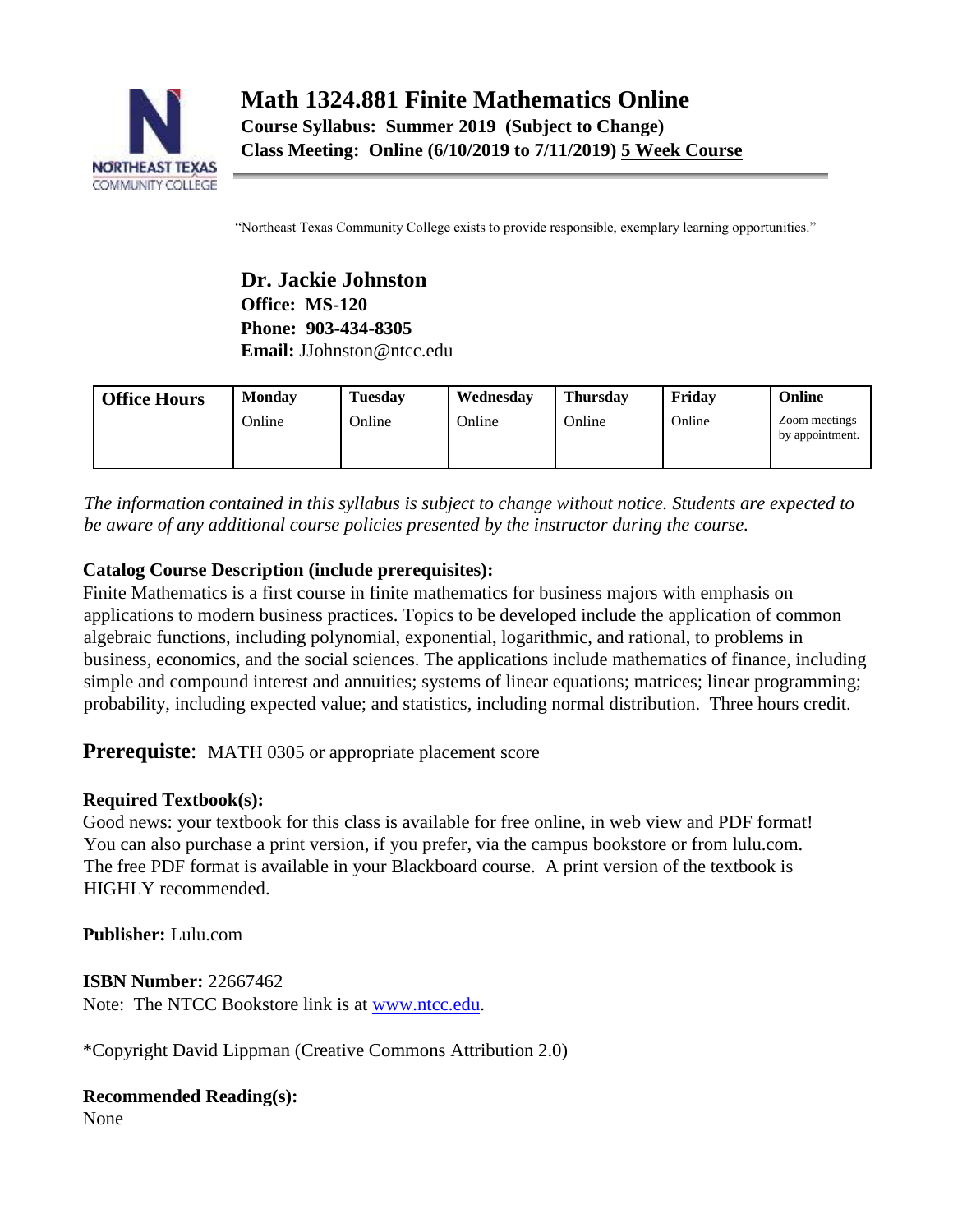### **Student Learning Outcomes:**

Upon successful completion of this course, students will

**1324.1** Apply elementary functions, including linear, quadratic, polynomial, rational, logarithmic, and exponential functions to solving real-world problems.

**1324.2** Solve mathematics of finance problems, including the computation of interest, annuities, and amortization of loans.

**1324.3** Apply basic matrix operations, including linear programming methods, to solve application problems.

**1324.4** Demonstrate fundamental probability techniques and application of those techniques, including expected value, to solve problems.

**1324.5** Apply statistical analyses including measures of center, measures of variation, and the normal distribution to model applications to solve real-world problems.

### **Core Curriculum Purpose and Objectives:**

Through the core curriculum, students will gain a foundation of knowledge of human cultures and the physical and natural world; develop principles of personal and social responsibility for living in a diverse world; and advance intellectual and practical skills that are essential for all learning.

Courses in the foundation area of mathematics focus on quantitative literacy in logic, patterns, and relationships. In addition, these courses involve the understanding of key mathematical concepts and the application of appropriate quantitative tools to everyday experience.

### **College Student Learning Outcomes:**

### Critical Thinking Skills

**CT.1** Students will demonstrate the ability to 1) analyze complex issues, 2) synthesize information, and 3) evaluate the logic, validity, and relevance of data.

### Communication Skills

**CS.1** Students will effectively develop, interpret and express ideas through written communication.

### Empirical and Quantitative Skills

**EQS.1** Students will manipulate numerical data or observable facts by organizing and converting relevant information into mathematical or empirical form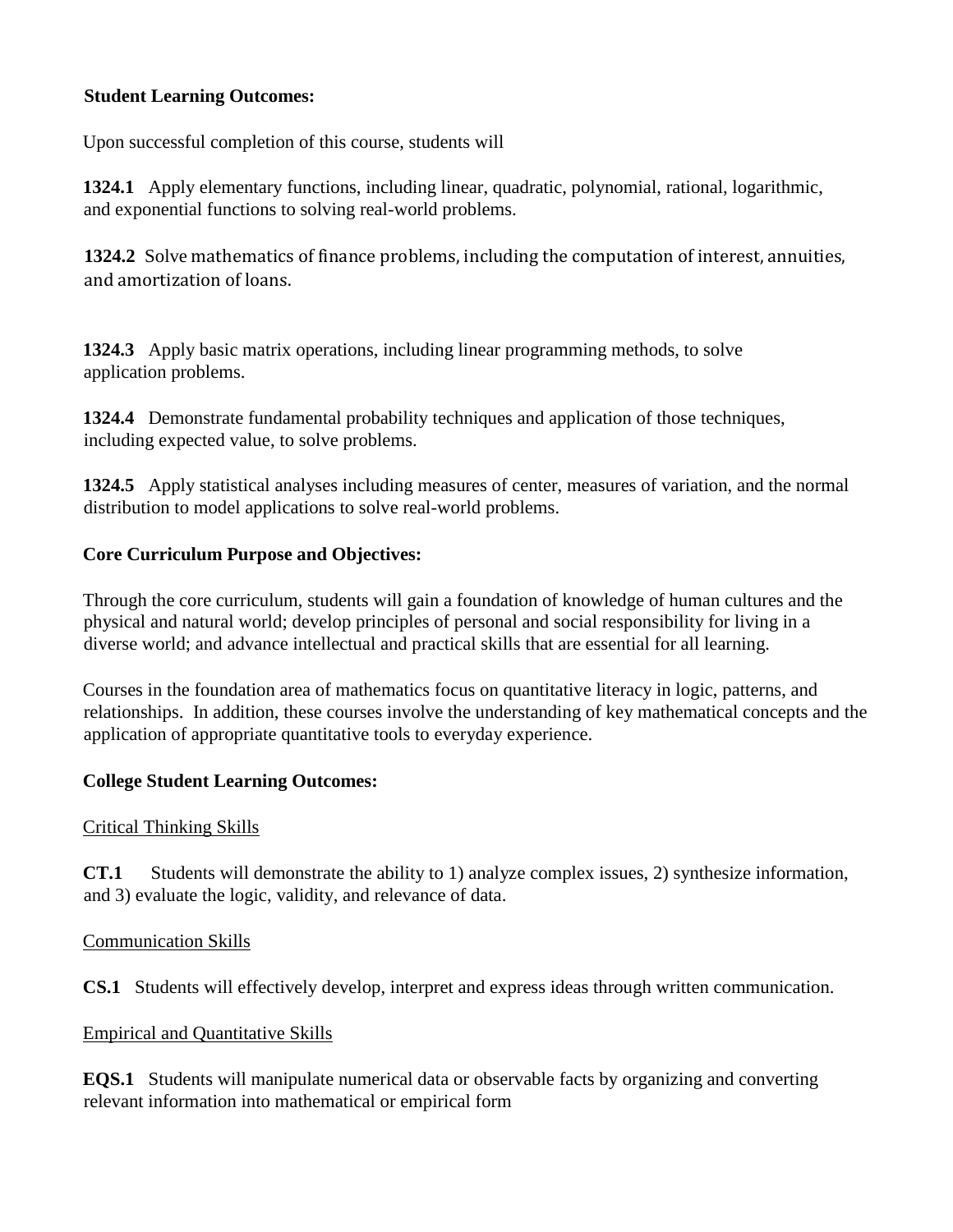**EQS.2** Students will analyze numerical data or observable facts by processing information with correct calculations, explicit notations, and appropriate technology.

**EQS.3** Students will draw informed conclusions from numerical data or observable facts that are accurate, complete, and relevant to the investigation.

### **SCANS Skills:**

 $N/A$ 

## **Course Outline:**

- I. Equations, Functions, and Graphs
	- A. Equations of Lines
	- B. Linear Inequalities
	- C. Functions and Graphs
	- D. Applications of Linear Functions
- II. More Functions; The Mathematics of Finance
	- A. Quadratic Functions with Applications
	- B. Exponential Functions with Applications
	- C. Logarithmic Functions
	- D. Simple Interest and Discount
	- E. Compound Interest
- III. Systems of Linear Equations
	- A. Systems of Linear Equations with Applications
	- B. Matrix Operations with Applications
	- C. Graphing Linear Inequalities in Two Variables
	- D. Linear Programming: The Graphical Method with Applications
	- E. Maximization
- IV. Probability Analyses
	- A. Sets, Venn Diagrams, Experiments, Sample Spaces
	- B. Basic Concepts: Rules for Addition, Complements, Odds
	- C. Conditional Probability, Independence
	- D. Probability Distributions and Expected Value
	- E. Multiplication Principle, Permutations, and Combinations
- V. Statistics
	- A. Introduction
	- B. Descriptive Statistics
	- C. Probability Distributions
	- D. Normal Distribution

**Lectures & Discussion:** This is a five-week online class where students are required to access graded activities on Blackboard Learning Management System. A typical class will involve general participation by all members in discussions regarding the mathematical principles and procedures being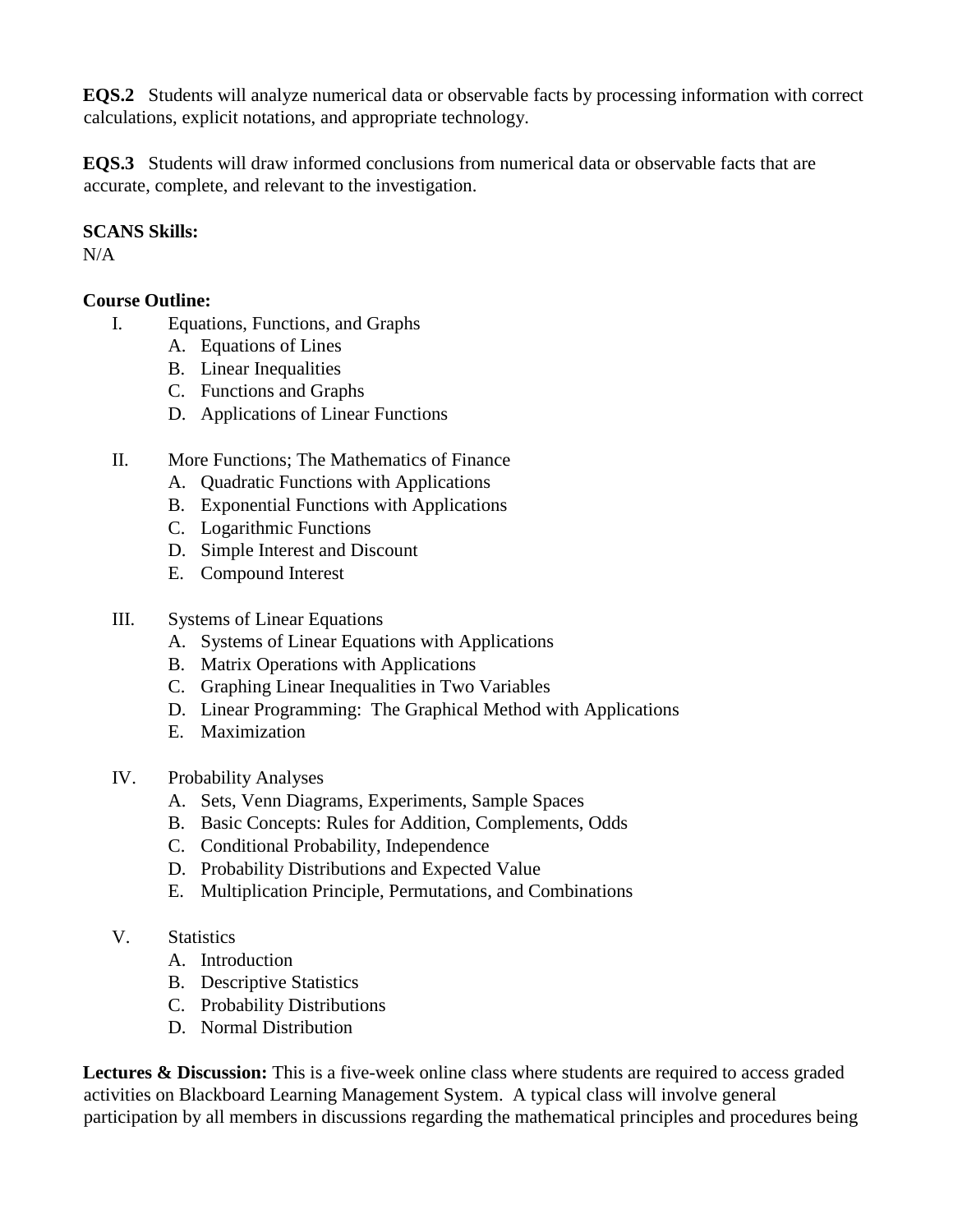studied. Some small as well as large group activities will be employed, and students are expected to develop as team members as well as individuals.

**Tests/Exams:** Exam information is located below in the Evaluation/Grading Policy. Dates for the exams will be set in Blackboard Material covered in each exam is in the course outline above.

**Assignments:** Submission of homework problems will be determined on a section-by-section basis. Assignments are subject to change. Homework will be completed via an online homework manager, MyOpenMath. Homework via MOM is graded when submitted. Discussions and/or drop-box assignments will be graded within 72 hours **after** the due date.

#### **Evaluation/Grading Policy:**

A series of online Blackboard engagement opportunities including discussions, drop-box assignments and online homework problems will be worth 40%. A Midterm, and Final exam will contribute 60% to the final grade.

| Midterm Exam                 |              | 30%   |
|------------------------------|--------------|-------|
| Homework/Participation Grade | 40%          |       |
| Final Exam                   |              | 30%   |
|                              | <b>TOTAL</b> | 100\% |

Make-up exams will not be given unless the student has coordinated with the instructor at least two days prior to the exam. Late work for whatever reason will incur a penalty unless otherwise indicated by the instructor. Any approved makeup will be in conjunction with the final course examination. **The Midterm and Final Exam MUST be proctored**. If you have any questions or concerns, please contact the instructor.

Grading System

| "A" | $90 - 100\%$ |
|-----|--------------|
| "R" | 80-89%       |
| "י" | 70-79%       |
| "D" | 60-69%       |
| "F" | Below 60%    |

**Other Course Requirements:** A graphing calculator is required. Please contact the instructor before purchasing a calculator. A free online TI-83 will be available online in Bb. Note: The NTCC Bookstore link is [at www.ntcc.edu.](http://www.ntcc.edu/)

#### **Student Responsibilities/Expectations:**

Students are expected to abide by Netiquette rules when communicating online. See this link for details http://www.albion.com/netiquette/corerules.html.

The college's official means of communication is via your campus email address. I will use your campus email address and Blackboard to communicate with you outside of class. Make sure you keep your campus email cleaned out and below the limit so you can receive important messages.